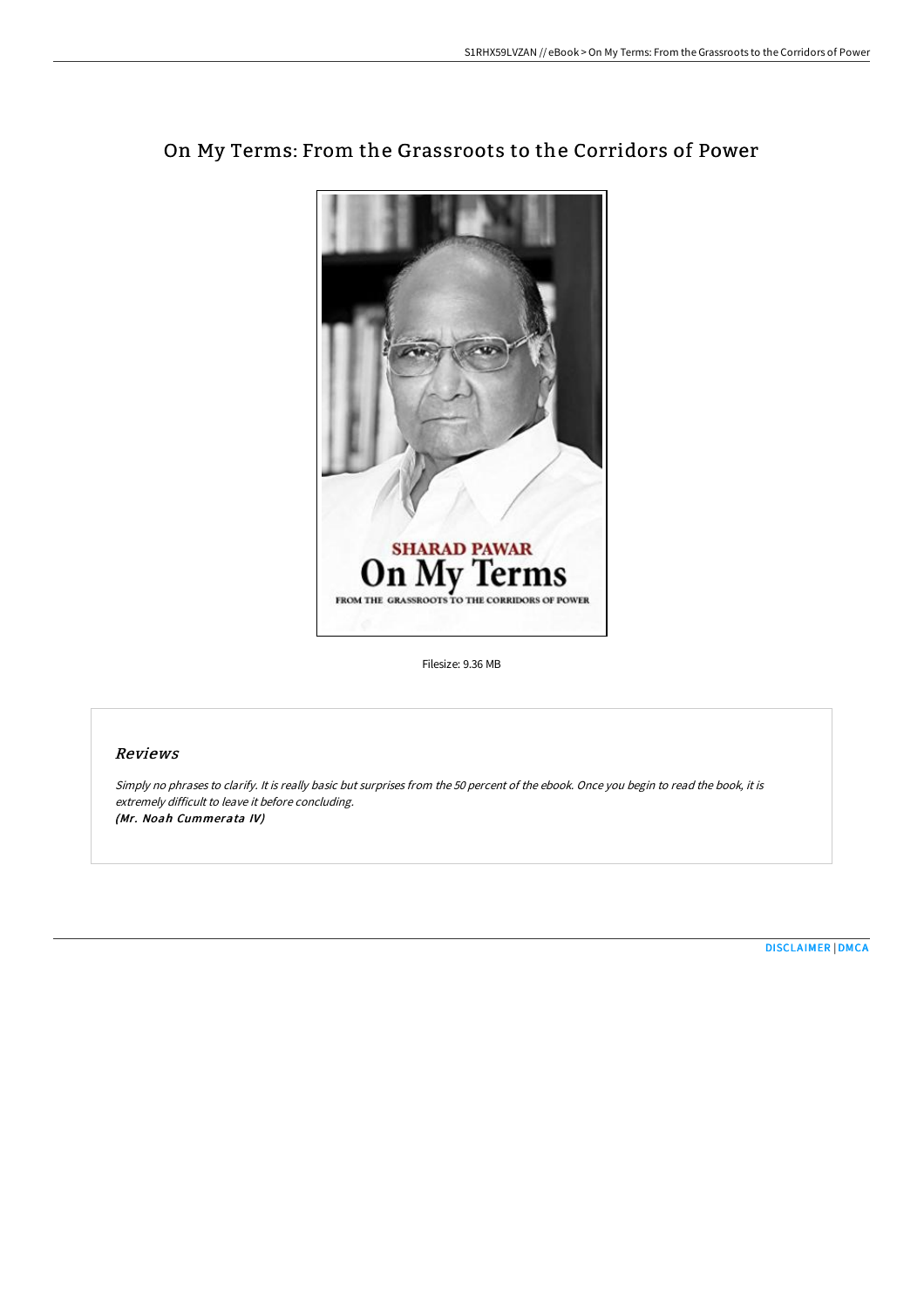## ON MY TERMS: FROM THE GRASSROOTS TO THE CORRIDORS OF POWER



Speaking Tigers, New Delhi, 2015. Hardcover. Book Condition: New. 312pp. Sharad Pawar is one of India?s key public figures. Through his fivedecade-long career, during which he has never lost an election, he has served as chief minister of Maharashtra four times and as India?s defence minister and minister for agriculture. On two occasions he came close to becoming the country?s prime minister. He has often bucked the trend, preferring policy and pragmatism over populism, and won admiration for his administrative acumen and consensual politics. Eyewitness?at the highest levels?to India?s and Maharashtra?s history since the 1960s, he shares in this memoir his reflections on coalition politics, the loss of democracy in the Congress Party (with which he began his political life), the state of agriculture and industry in the country, and the absolute necessity of social harmony and a liberal, inclusive ethos for India?s future. As he does this, he also gives us rare information about many crises and turning points: Emergency and its impact on national and regional politics; the fall of the Chandrashekhar government in 1991; the signing of the Punjab Accord between Rajiv Gandhi and H.S. Longowal; the Babri Masjid demolition; the Mumbai bomb blasts of 1993; the devastating earthquake in Latur; the controversy over the Enron power project; and Sonia Gandhi?s dramatic decision to give up the chance to occupy the country?s highest office. Throughout, the narrative also contains candid and fascinating assessments of some of the biggest names in Indian politics, among them, Indira, Rajiv and Sonia Gandhi, Y.B. Chavan, Morarji Desai, Biju Patnaik, Atal Bihari Vajpayee, Chandrashekhar, P.V. Narasimha Rao, George Fernandes and Bal Thackeray. On My Terms is a rich, insightful and remarkably frank memoir by one of India?s most experienced and influential political leaders, and a valuable document of the country?s recent...

 $\mathbb{R}$ Read On My Terms: From the [Grassroots](http://techno-pub.tech/on-my-terms-from-the-grassroots-to-the-corridors.html) to the Corridors of Power Online  $\blacksquare$ Download PDF On My Terms: From the [Grassroots](http://techno-pub.tech/on-my-terms-from-the-grassroots-to-the-corridors.html) to the Corridors of Power